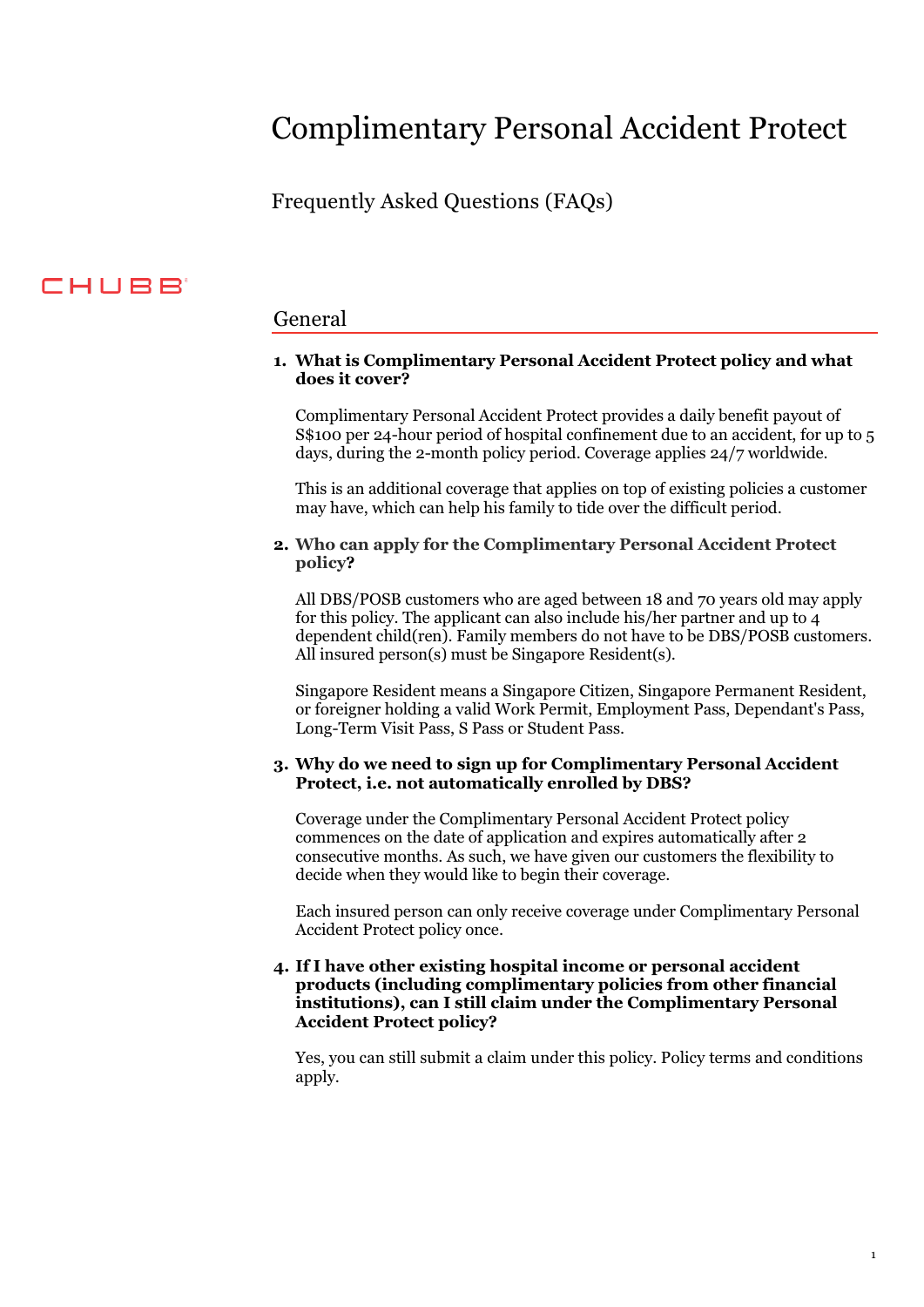#### **5. When does coverage under the policy cease?**

The policy will provide coverage for 2 consecutive months from the commencement date of the policy unless it terminates earlier as per the terms and conditions of the policy. Please refer to the policy wordings for more information.

#### **6. What circumstances will trigger the policy to be automatically cancelled?**

Coverage for an insured person will cease automatically;

- when he/she ceases to be a Singapore Resident;
- when the applicant or his/her partner reaches the age of 71 years old;
- when the child(ren) no longer fulfills the definition of Dependent Child(ren) based on the Policy Wording; or
- upon his/her death.

#### **7. Should I cancel my existing insurance policies to sign up for Complimentary Personal Acident Protect?**

No, the Complimentary Personal Accident Protect policy is a separate policy. As such, you do not need to cancel or update existing insurance policies. This applies even if you are an existing customer with Chubb.

#### **8. Can I choose to extend my coverage after the policy expires?**

Your free coverage will expire automatically at the end of the coverage period, and no payment is required. You may wish to consider other personal accident plans, underwritten by Chubb Insurance Singapore Limited and distributed by DBS Bank Limited. For more details, visit [www.dbs.com.sg/personal/insurance/accident](http://www.dbs.com.sg/personal/insurance/accident-health/default.page)[health/default.page.](http://www.dbs.com.sg/personal/insurance/accident-health/default.page)

#### **9. What documents are required to be submitted when making a claim?**

You are required to submit the following documents (if applicable) within 30 days of the accident:

- Medical and other certificates and evidence as required by Chubb;
- Chubb claim form;
- Any reports from the police, any carriers or other authorities about the accident;
- Any other documentary evidence required by Chubb; and/or
- Police investigation outcome in the event of a road traffic accident.

#### **10. Does this policy have any other exclusions to note?**

The exclusions are stated under the General Exclusions section in the Policy Wording. Below are some key exclusions:

- Pre-existing conditions;
- Deliberate and self-inflicted injury, suicide, criminal or illegal acts;
- Hazardous sports or activities such as parachuting, skydiving, hang gliding, ballooning, any kind of race (other than on foot or swimming in an enclosed pool) or trial of speed or reliability, potholing or mountaineering.

Complimentary Personal Accident Protect. FAQs. Published 03/2022.